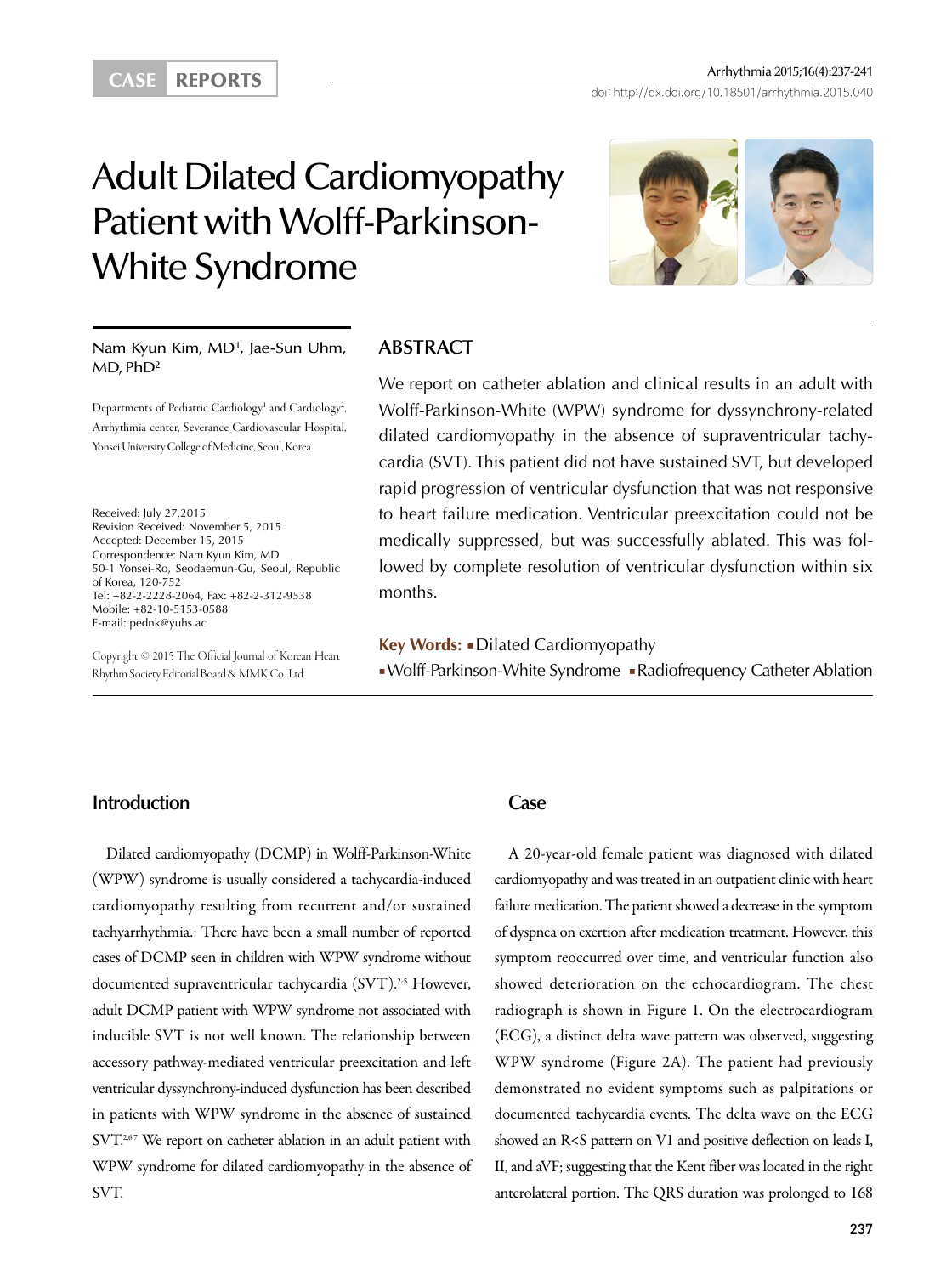

Figure 1. Chest radiographs. These are the initial chest radiographs of this patient showing mild cardiomegaly, increased bronchovascular marking, and pulmonary congestion (A). After the procedure, cardiomegaly was improved than before (B).

msec suggesting interventricular dyssynchrony. On the echocardiogram, the left ventricular ejection fraction (LVEF) was decreased to 30% and the left ventricle (LV) and left atrium (LA) showed enlargement (left ventricular end diastolic dimension=61 mm, left ventricular end systolic dimension=52 mm, and left atrial volume index=21.6 mL/m2 , Figure 3). The radial dyssynchrony index was prolonged to 339 msec, suggestive of LV dyssynchrony.

In this patient, the possibility of myocardial dysfunction resulting from interventricular dyssynchrony due to a right anterolateral accessory pathway was raised. We carefully postulated that this explained the LV enlargement, decreased LVEF, and the progression to DCMP. Therefore, we decided to perform electrophysiology studies (EPS) and radiofrequency ablation on the accessory pathway.

The non-sedated patient presented to the EPS lab in normal sinus rhythm with a delta wave pattern. Both inguinal areas were sterilized with betadine, and both the femoral veins and the right jugular vein were punctured after instillation of 2% lidocaine.

After the femoral veins had been punctured, three 5 Fr sheaths and one 7 Fr sheath were inserted. Two quadripolar catheters were placed at high RA and RV, and a hexapolar catheter was inserted into the His bundle area. Following the right jugular vein puncture, a 7 Fr sheath was inserted with a decapolar catheter into the coronary sinus (CS). A coronary venogram was completed.

The patient's ECG baseline showed a normal sinus rhythm with a delta wave pattern (SCL: 604 msec, AH: 27 msec, HV: 17 msec, QRS: 172 msec). During RVP, VAD was noted. After Isuprel 1 μg/min administration, VA conduction via the node was noted during RVP. Tachycardia was not induced via a programmed electrical stimulation. Mapping of the accessory pathway was performed with an EPT ablation catheter (EPT, Std, 7 Fr/4 mm tip) via the right femoral vein. A Duo-decapolar (Halo) catheter was placed at the TV annulus of the RA. During NSR, antegrade conduction of V signal was fastest at H 11, 12 (RA lateral) (Figures 4A, 5).

With visualization of the right lateral accessory pathway, a steerable ablation catheter (EPT, Std, 7 Fr/4 mm tip) was inserted into the 9 o'clock position of the TV annulus. During the second RF ablation, Kent was disappeared, but recurred. After the sixth RF ablation, the Kent was disappeared. However, after 22 minutes, antegrade conduction via the Kent was again noted. During mapping via the EPT ablation catheter, a mechanical malfunction was noted and antegrade conduction via the Kent was disappeared over a 20-minute time period. During the seventh RF ablation (1 sec), the Kent was disappeared (Figure 4B). However, following the seventh RF, AV block without antegrade conduction via the Kent after the administration of adenosine 6 mg and 12 mg intravenously. After confirming successful RF ablation of the right lateral accessory pathway, all catheters were removed, and the procedure was finished without complications.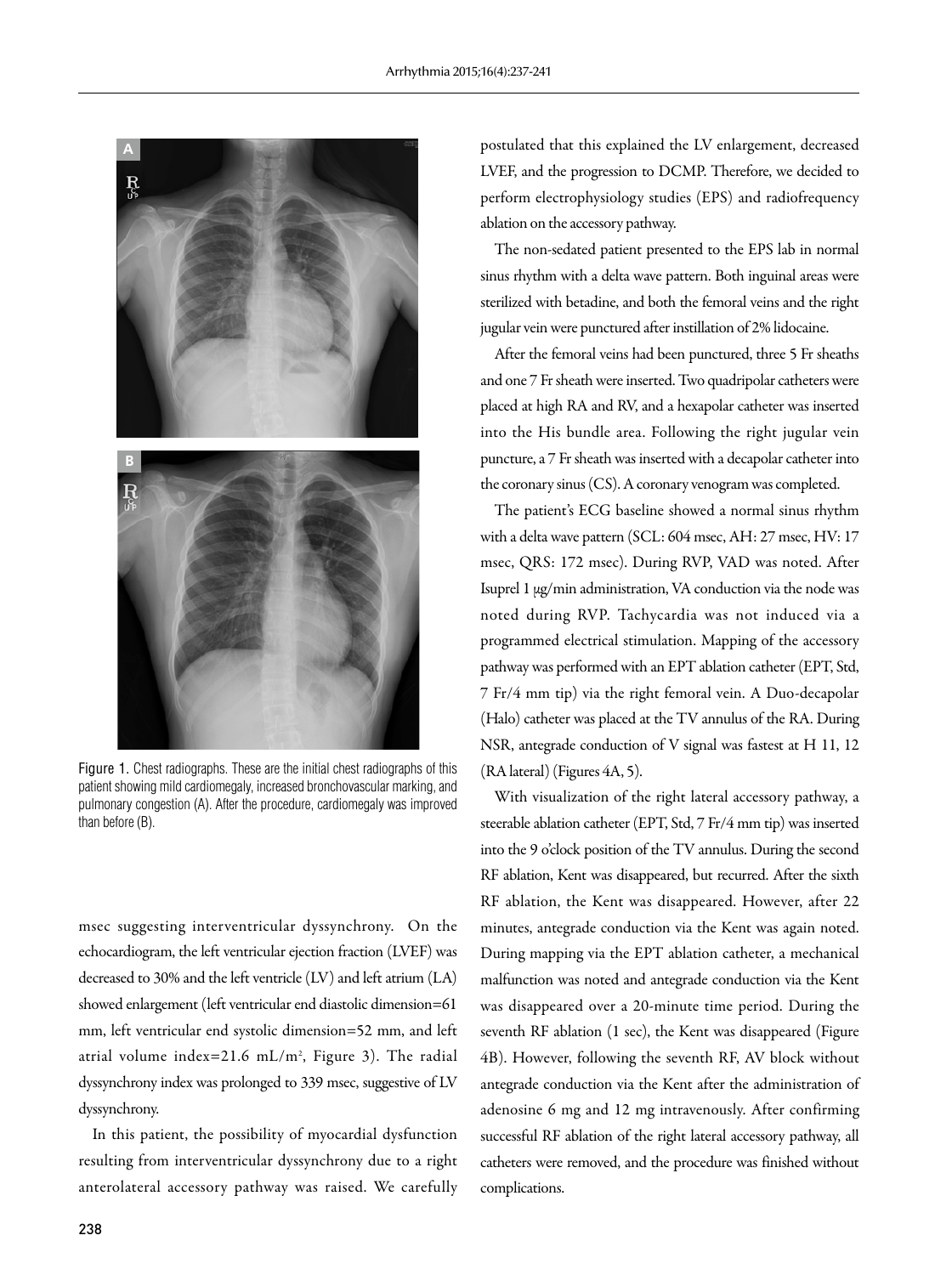The delta wave disappeared after radio frequency catheter ablation (RFCA) and the QRS duration shortened to 100 msec, as shown on Figure 2B.

A follow-up echocardiogram performed six months later showed a decrease in LV enlargement (left ventricular end diastolic dimension=57 mm, left ventricular end systolic dimension=44 mm), and the LVEF improved to 50%. The interventricular radial dyssynchrony index returned to a normal range of 120 msec.

After the EPS and RFCA, the patient's symptom of dyspnea on exertion vanished. Heart failure medication was no longer needed, and the LVEF showed gradual improvement.

# **Discussion**

Until this case, the published reports about myocardial dysfunction, or DCMP in WPW syndrome without tachycardia, usually discussed patients who presented with symptoms during early infancy. These patients started medication or EPS in early childhood.8,10 Also, the accessory pathway was usually located in the right anterior septal area of the RA.9,11 Our case discusses an adult WPW patient with DCMP, without tachycardia, and the accessory pathway was located in the right anterolateral wall of the RA. The evidence of dyssynchrony was evident on both the ECG as a prolonged QRS duration, and the echocardiogram as an abnormal interventricular radial dyssynchrony index. This



Figure 2. Initial and post-procedureal electrocardiogram (ECG). Delta wave is observed. The delta wave on the ECG shows an R<S pattern on V1 and shows positive deflection on leads I, II, and aVF; suggesting that the Kent fiber is located in the right anterolateral portion. The QRS duration is prolonged to 168 msec (A). This is the post-procedural ECG showing the disappeared delta wave pattern and shortened QRS duration to 100 msec (B).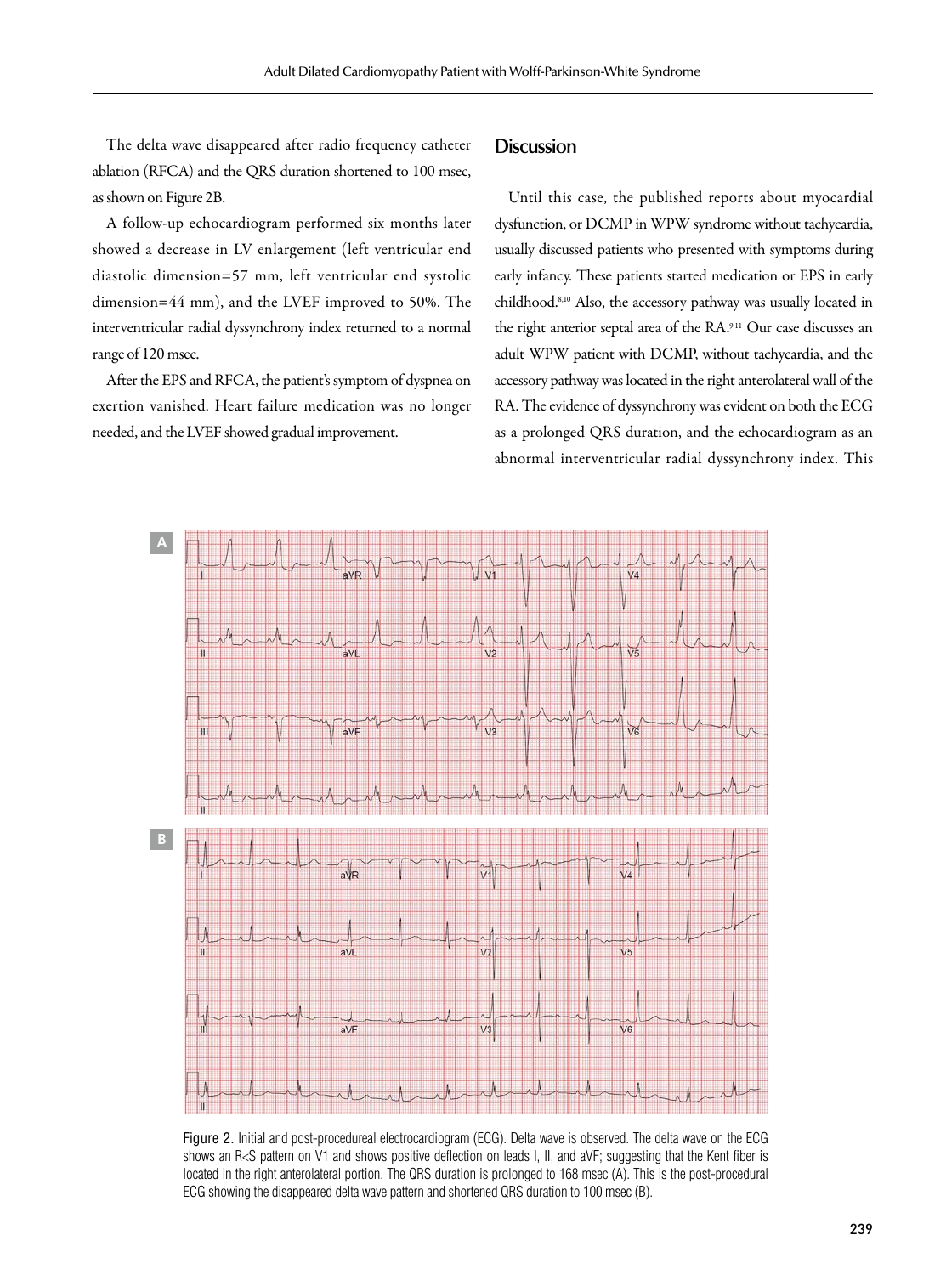

Figure 3. Initial echocardiogram, four-chamber view. On the apical four-chamber view of the transthoracic echocardiogram, the left ventricle (LV) and left atrium (LA) show enlargement (left ventricular end diastolic dimension=61 mm, left ventricular end systolic dimension=52 mm).



Figure 4. Electrogram (EGM) of this patient shows a right lateral accessory pathway of Wolff-Parkinson-White (WPW) syndrome. The initial EGM findings show that H9, 10 is closest to the atrioventricular (AV) signal (A). This is the EGM at the time of ablation of the delta wave. The atrioventricular (AV) signal close to H9, 10 shows prolongation (B).